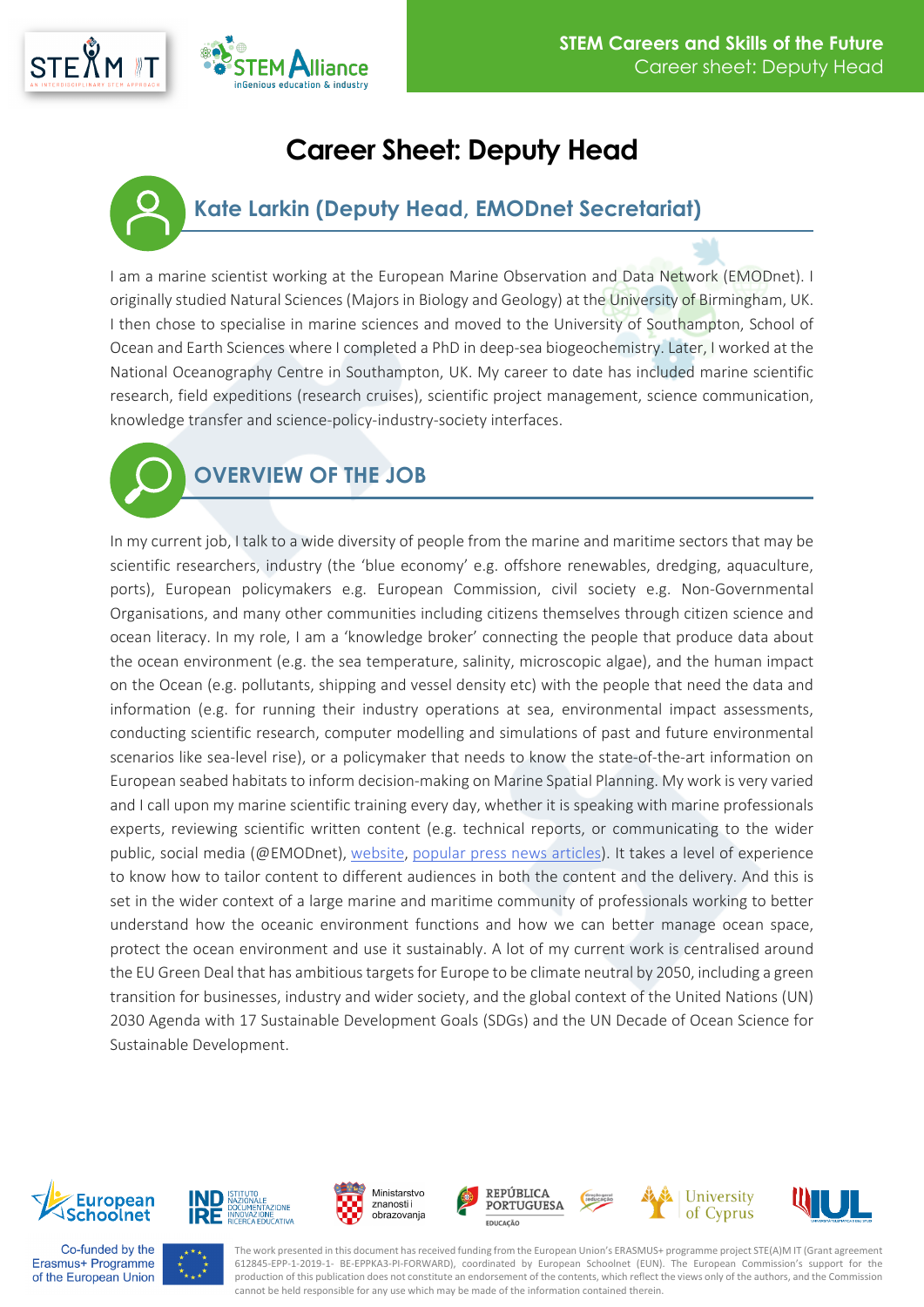



## **WHAT INSPIRED YOU**

I have always loved nature and the environment. As a kid, I started a Nature Club, and was a WWF Young Ambassador (in the 80s) when the Ozone Layer was a relatively new concept and I spent my time checking that people were saving electricity by switching off lightbulbs! This combined with biology A' level and a passion for wildlife, Sir David Attenborough and for outdoor activities like hiking and rock climbing made me realise that a job related to the environment would be a good fit. However, I was not a natural-born oceanographer. I was not particularly keen on swimming and did not grow up by the Ocean. But somehow the Ocean drew me in. I researched oceanography when I was choosing my undergraduate degree, but I did not want to specialise too early, so the Natural Sciences undergraduate degree was perfect for me to study a range of scientific disciplines, including Geology which I did not have the chance to study in my school. In my last year of my BSc undergraduate, I was progressively drawn again to marine science as the Ocean is a 4D environment (in space and time) where you need to bring many scientific disciplines together. I was inspired by Professors at the University of Southampton who were so passionate about the Ocean and I even made regular trips from Birmingham to Southampton to the dedicated ocean and earth sciences library to study for my dissertation on the 'biogeography of marine phytoplankton. I then moved to Southampton full-time and from there I had the incredible experience to join a few research cruises, living at sea for weeks on end, first in the Arabian Sea and then later in the North-East Atlantic Ocean. It was the dedication of marine scientists that inspired me. But I soon realised at the end of my PhD that laboratory work was not for me longterm. I loved the bigger picture, taking a birds-eye view on the research and connecting pieces of the puzzle rather than specialising in one specific topic. This is what led me more into knowledge transfer where I act as a connector between the science and the user, bridging the gap between the complex scientific data and the information and knowledge required by stakeholders.



My typical working day is extremely varied, and often the plan changes throughout the day! I work on a lot of different time scales, organising large events to connect marine communities together which can be months or even years in the planning, whilst also managing a team of people involving daily and weekly activities and deadlines. We often receive last-minute requests from the European Commission or other important stakeholders for information with a very tight turnaround and I am also often requested to speak at external events to present European marine data and ocean science. I am also lucky to work with incredible experts from across the marine data and ocean science community who are all passionate about what they do, and who are extremely international. My colleagues span many nationalities from Belgian to Canadian, Chinese to Irish and this is just the small team – daily I will speak to people across Europe and increasingly international. So this job is great if you love connecting with people! In normal times I would also have a fair amount of travel e.g. Ostend (office) and Brussels (EC meetings), European travel e.g. to project meetings and wider Conferences, and 1-2 international travels per year. Post COVID-19 we are trying to reduce our Carbon footprint considerably so I would imagine travel will be reduced for meetings that can be held online. But there is nothing that can replace







 $\sqrt[m]{\mathcal{M}}_{\text{SISSM}}$ 

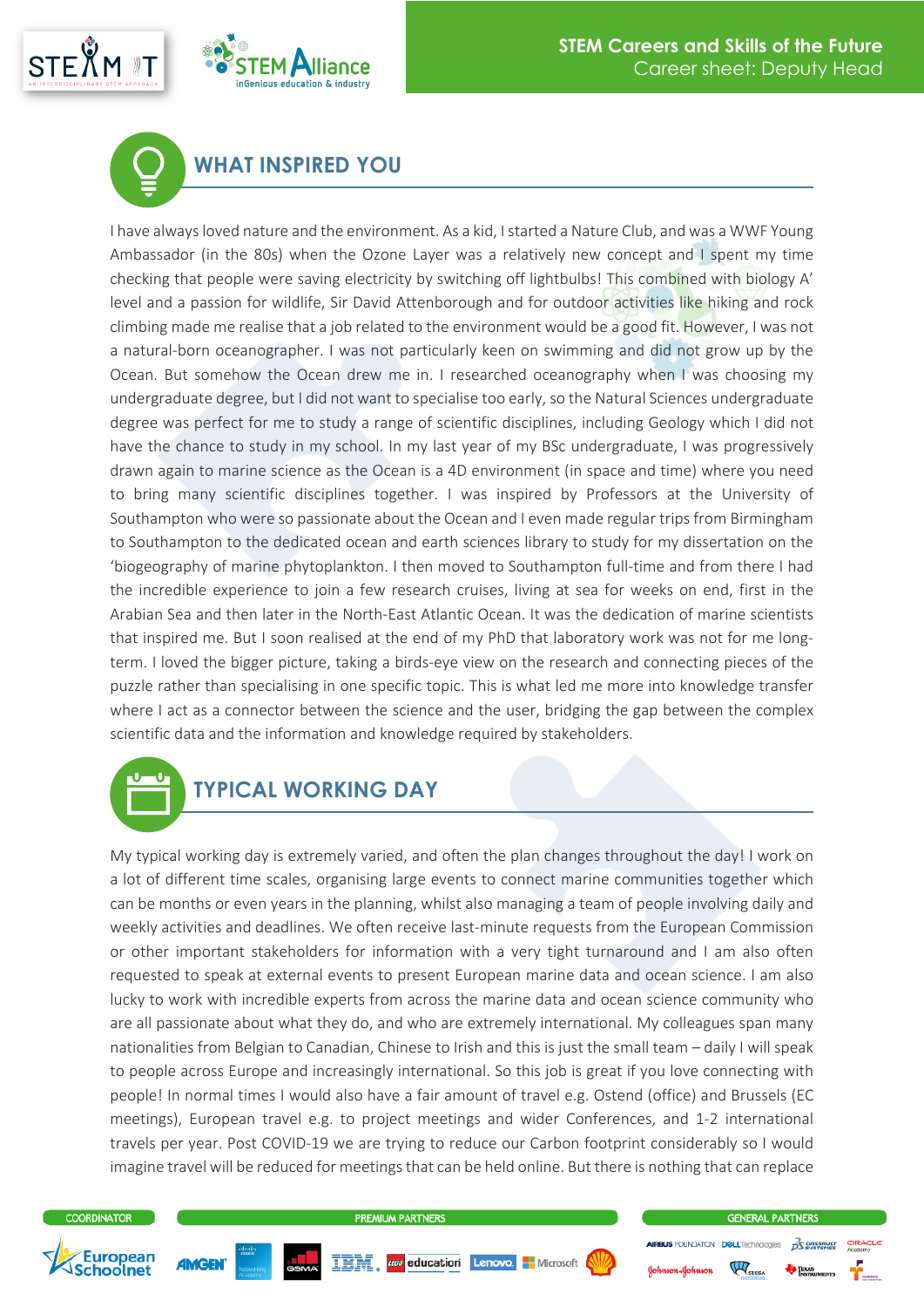



the person-person meetings at Conferences for the professional networking and community connections that are needed for truly effective pan-European and international collaborations, and also for engaging the public and wider society there is nothing like a live demonstration, education tool or science discovery museum or centre to learn and become aware of the Ocean and our shared Planet through all the senses.



If I could start over I would not do anything differently. It was a good choice for me to start general (with Natural Sciences) and then specialise as this has been a good broad foundation and retained the appreciation of the wider Planet and environment when I then specialised in Oceanography. I would potentially follow a Masters (MSc) in Oceanography before the PhD as this is now mandatory whilst for me, over 15 years ago, this was not always required, as this would have further solidified my oceanographic training. However, I learnt a lot by doing through practical fieldwork on ships as I spent 4 months at sea in the first year of my PhD alone, so this both taught me a lot and also inspired me to read up on topics in ocean sciences that I had not received formal training for up to that point.

My colleagues followed STEM, but different career paths. For example, some studied engineering (chemical engineering or biomedical engineering) and then switched to marine. Others did pure marine biology or marine geology/geophysics. It's important to recognise that you can also do a mix of STEM with wider subjects e.g. communication / web design / ICT / engineering and these are all useful. And even now with the 'marine revolution' and the expansion to the ocean/blue economy, many current jobs on land e.g. wind power are turning to marine/offshore solutions e.g. marine offshore renewables, so having marine and engineering training is a big plus.

And bear in mind that to successfully run field campaigns, e.g. on research ships and in Antarctica etc, there is a wide range of science support jobs, from electricians to cooks, to mariners and mechanical engineers, so if you like any of these subjects and also have a passion for the Ocean and environment there will be jobs out there for you!



Analytical reasoning and critical thinking are key in any STEM subject to troubleshoot, question everything and be driven by curiosity and by the process to come up with sound solutions. This is vital and something I developed over time through a STEM undergraduate, postgraduate and then in the professional work environment.

Communication with colleagues and externally is also crucial as life – including professional life – is all about relationships. In addition, to social and communication skills with diplomacy, other communication skills such as writing and editing are key to my job. I have learnt these through work experience on the job, writing outside of work (any writing can hone skills in summarising and translating complex topics for a wider readership with storytelling). This was developed over years but also by doing short professional development courses and internships e.g. at Nature journal through the UK British Science Association Media Fellowship Scheme.

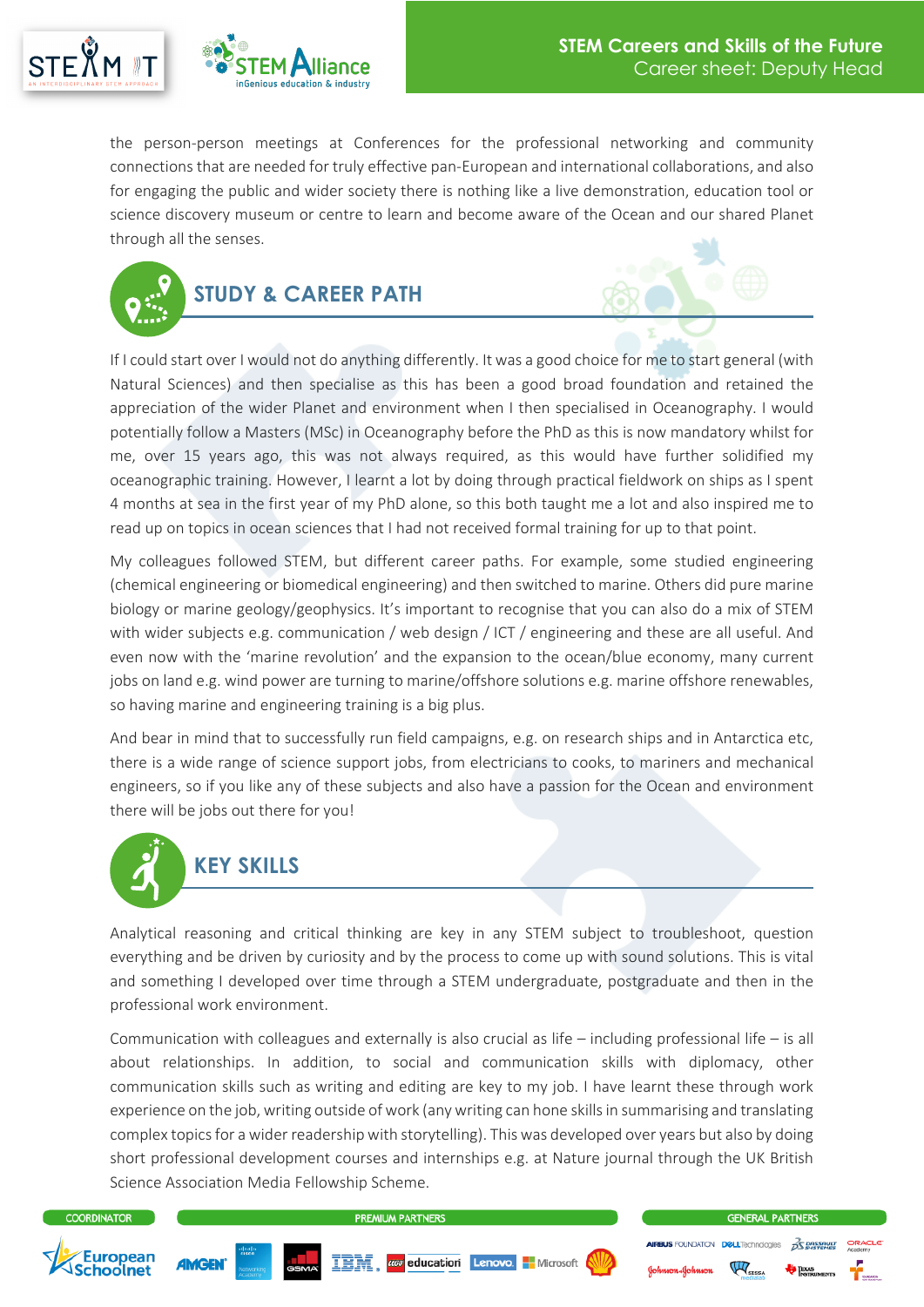



Management is something that I am now more experienced in, having been a line manager for a number of years. People management is very important and since every person is different this takes time and dedication to develop the skills for effective communication, delegation and a collaborative working environment. Hand in hand comes authentic leadership which is something I am passionate about and I am just completing a training where I learned more about how I work, my personality traits and how to bring the best out of others – and myself, so we can be the best we can all be. I also enjoy coaching and mentoring people which I do not have training in, but it is something that develops as you manage people and see how best to advise them, listen to them and mutually learn from each other.

Adaptability and resilience are really important in my work. Our day can change in an instant with an urgent unexpected activity, and also we have to also look for new funding and write new proposals which take time, energy and does not always result in funding being awarded. Resilience when times are busy (most of the time) is also really important.

Curiosity is for me a fundamental skill that has driven me from the start of my career in research and keeps me getting up in the morning to do my job. It is something I like to read the wider news or science communication and to attend EU and international meetings when possible to see the bigger picture and this makes my job count as it is contributing to something bigger which then gives me more motivation and inspiration to continue.

Presentation skills are important so that the key messages can be communicated, and taken up, by the people you want to influence. I have learned by doing hundreds of presentations and by short courses on presentation and meeting facilitation and chairing.

Project management skills are also important but it depends on the job whether you need formal (e.g. PRINCE) training. I did a starter course and then was a scientific project manager for a European project where I needed to follow project management methods but I also needed the scientific knowledge to be able to manage the people in the network, and to be able to review and write content on the research, for the scientists and for the wider stakeholders and society.

Personal responsibility, self-discipline and commitment are all important in the work I do as ultimately we are not driven by money, profits or shares etc. The salaries are good but not as high as many other jobs e.g. in finance, and there are no big pay-out bonuses. What drives me and many of my colleagues is the knowledge that we are doing a job that contributes to the wider society in terms of knowledge and facts about our Planet that people can use for making our society, business and politics more green and sustainable. You also need to be quite a self-starter as people will manage you in small teams, but for any research or wider STEM job, your own self-discipline to plan and kick-start your own work and to take the initiative and responsibility to deliver in your job is important as it is not a structured institution that e.g. the military, police or school system could be more familiar with.

Other skills such as social media, content marketing, strategic planning, administrative skills, business management etc can all be an asset but are something that you learn as additional skills by doing.



With my skills, I could work in academia (marine scientific domain) which I did for a couple of years after completing my PhD. I could also work in a national (or more local) government authority or public sector



**GENERAL PARTNERS** 

FOUNDATION DOLLTechnologies

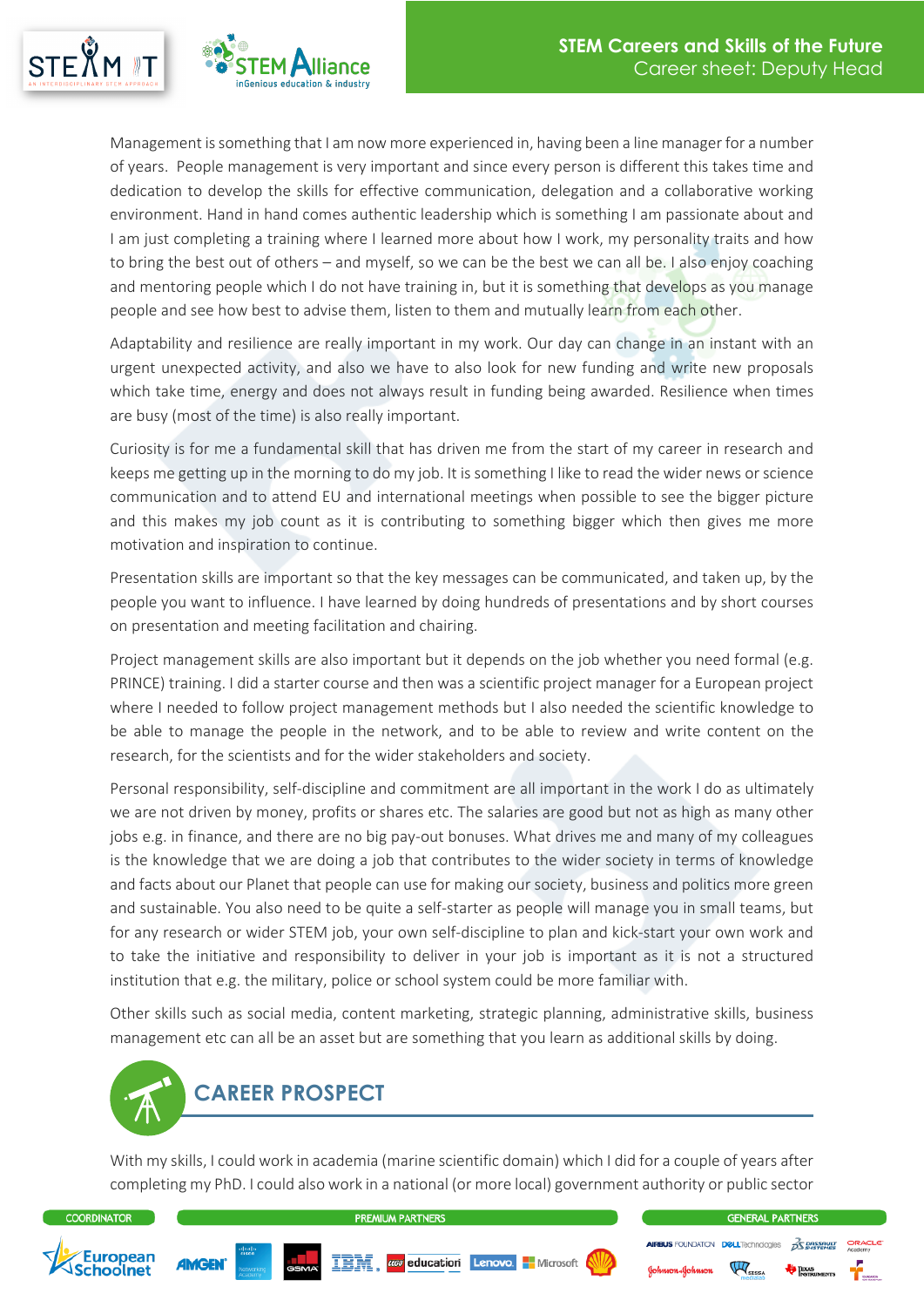

job in the marine or wider environment/sustainability sector e.g. for a Ministry or Department of the Environment in a particular country. I could also work in more policy-related hobs at the European level e.g. for the European Commission which has a number of Directorate Generals (DGs) where my expertise could be useful e.g. DG Maritime Affairs and Fisheries (DG MARE), DG Environment, DG Research and Innovation. I could equally work in the private sector for an industry dealing with marine data and information e.g. all blue economy sectors from oil and gas to renewable energy and from fishing and aquaculture to dredging and shipping, to name a few. If I wanted to move into education I could be a teacher (after a post-graduate teaching diploma) where I could potentially teach biology, chemistry, geology, geography and environmental studies. My experience in science communication could also be used to work in that area e.g. as a science writer (which I have previously done for Nature News and for Frontiers), or in the more broadcasting domain (e.g. Radio, TV, documentary) as a researcher or part of a wider production team or presenter. So the main message is that having a degree and speciality/expertise in a STEM subject – even to a high post-graduate level – does not mean you have to stay in Academia. At the time I was studying and doing my PhD it was the expectation of most PhD students to stay in academia. But this is not the reality as there are few academic / research jobs and also because the expertise and skills you gain in a post-graduate STEM programme are useful also for wider career pathways and this is increasingly recognised and in fact encouraged. So don't restrict your horizons, choose a STEM subject you are curious and passionate about and the rest will follow.



It can be a challenge for my husband and me who are both working full-time to juggle a work-life balance. This is especially true when you do a career you are passionate about so work is also very interesting and there is a temptation to do overtime at the expense of free time with kids, family and friends. This was accentuated during COVID-19 for all working parents and for us the job expectations grew with many hours online and juggling this with homeschooling. But the benefits are that a lot of our work is on the computer so we can be flexible and in fact, it's a good job to have kids as you can have the flexibility to attend important events in your child's life e.g. end of school shows etc, and then work flexi-time to catch up on work. And despite the high workload and the extra hours e.g. some work evenings and weekends, it is also very inspiring to be at the forefront of science. For example, for the past 4 weeks, my husband is currently working on a pCO2 sensor inter-comparison experiment with the International Carbon Observation System (ICOS) to calibrate many sensors from across the world to produce higher quality and accurate, inter-comparable pCO2 ocean measurements which are crucial for understanding the CO2 drawdown in our Ocean and its role as a Carbon sink, to mitigate Climate Change and how this is affecting ocean life and ultimately the whole planetary system.

There can also be few women at the top in a number of STEM jobs. This can be a challenge but it is something being positively addressed and recognised to ensure women have the same/ far/ equal chances as men for all positions.

Finally, it can be a challenge having to jump across many topics and themes all day. For example, starting with a meeting on marine data for aquaculture followed by a technical meeting on Ocean Best Practices and the need for more standardised metadata (describing the data) to make sure all society can use the information. Also, attending a team meeting with all staff to look at the week, month deadlines and

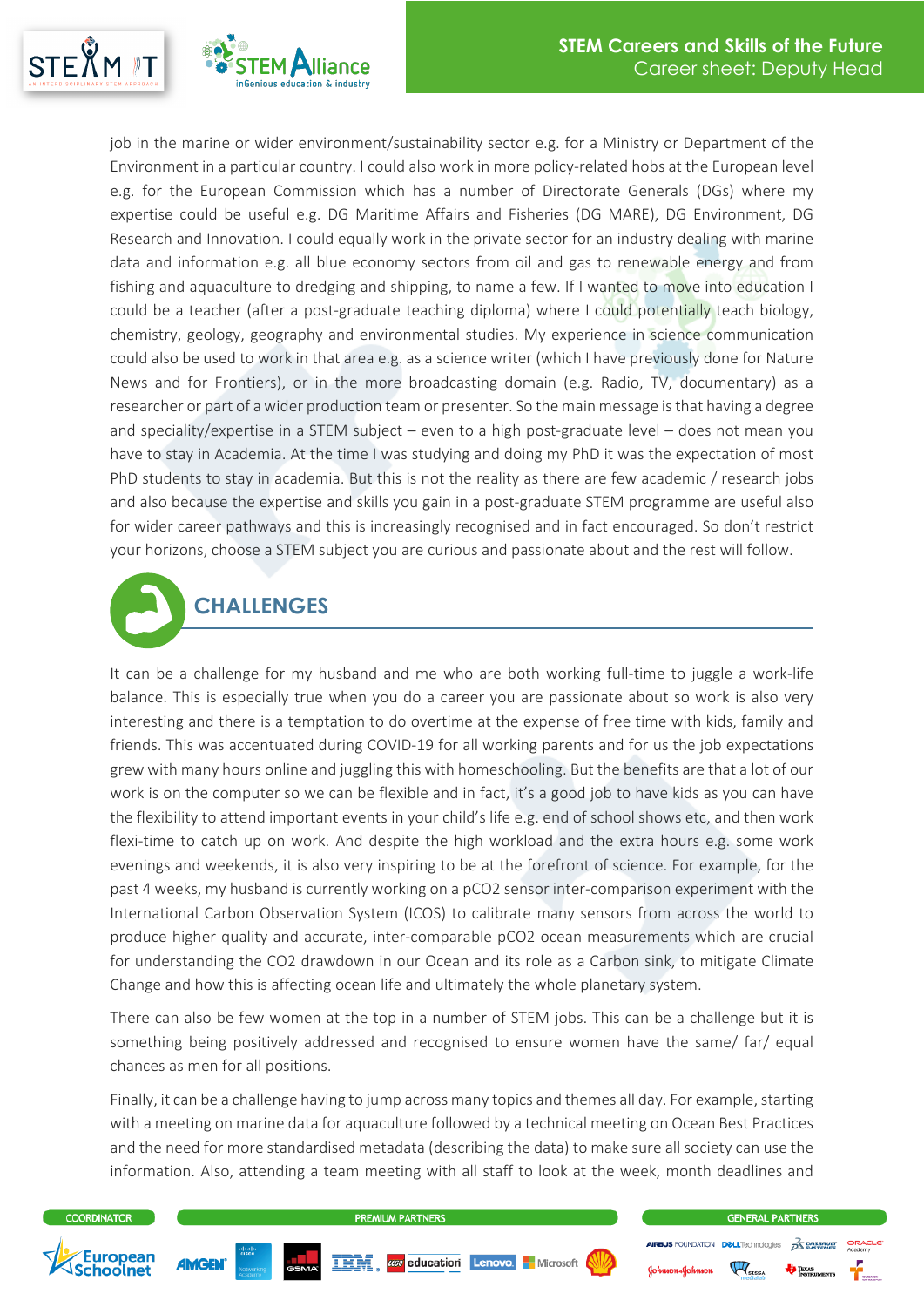



priorities, and receiving a call from a large industry network wishing to discuss data needs and requirements and interest in collaborations. Then editing an article for ECO Magazine on the benefits of open marine data for the society for the UN Decade on Ocean Science for Sustainable Development, followed by tuning into a meeting hosted by the OECD on the value of marine research data. Finally, watching clips from a recent Conference to decide which quotes and clips we will use for a promotional video to summarise the Conference key highlights and outcomes. Pretty varied!



My advice to students is if you want a job in STEM then choose a topic or subject that really interests you within the wider STEM subjects – you don't have to specialise too early but explore everything you can, and if you find things that fascinate you, you are on a good track! Then build up expertise in a certain area. Talk to professors, link with online events and networks in your subject area and don't be afraid to ask if people offer internships. Explore options for a further study like Masters. With this, you can develop solid expertise.



## **YOUR ADVICE TO TEACHERS AND PARENTS**

Teachers can explore the many resources now available to discover content for formal - and non-formal - education. One example of the European Atlas of the Seas which provides an online resource for creating maps from marine/maritime data in Europe, and has increasing content for teachers to use https://twitter.com/EuropeAtlasSeas. There is also the EU4Ocean European Ocean Literacy network where teachers can sign schools or classes up for the Blue Schools network. There is also a young ocean advocates network, offering lots of ways to do activities and to connect with other schools, people and stakeholders – also good networking for anyone interested in work experience related to the ocean, or to find future jobs.

Parents can discover the many resources at a local level e.g. science centres e.g. Edinburgh's Dynamic Earth, the European aquaria network, Planetariums etc, that are all increasingly including ocean-related content. Also, don't miss the European Maritime Day, held in May each year hosted in a different city across Europe but with many events for wider society both at the host city and also across Europe in an initiative called 'EMD in my country'. There are also open days for the European Commission and European Parliament.

Finally, don't worry if a student is undecided at 16-18 about what they want to do. Whilst some careers have a pathway from 18 and a specific degree, many STEM jobs require a broader undergraduate degree (or similar training) that can then open doors to many fields and careers.